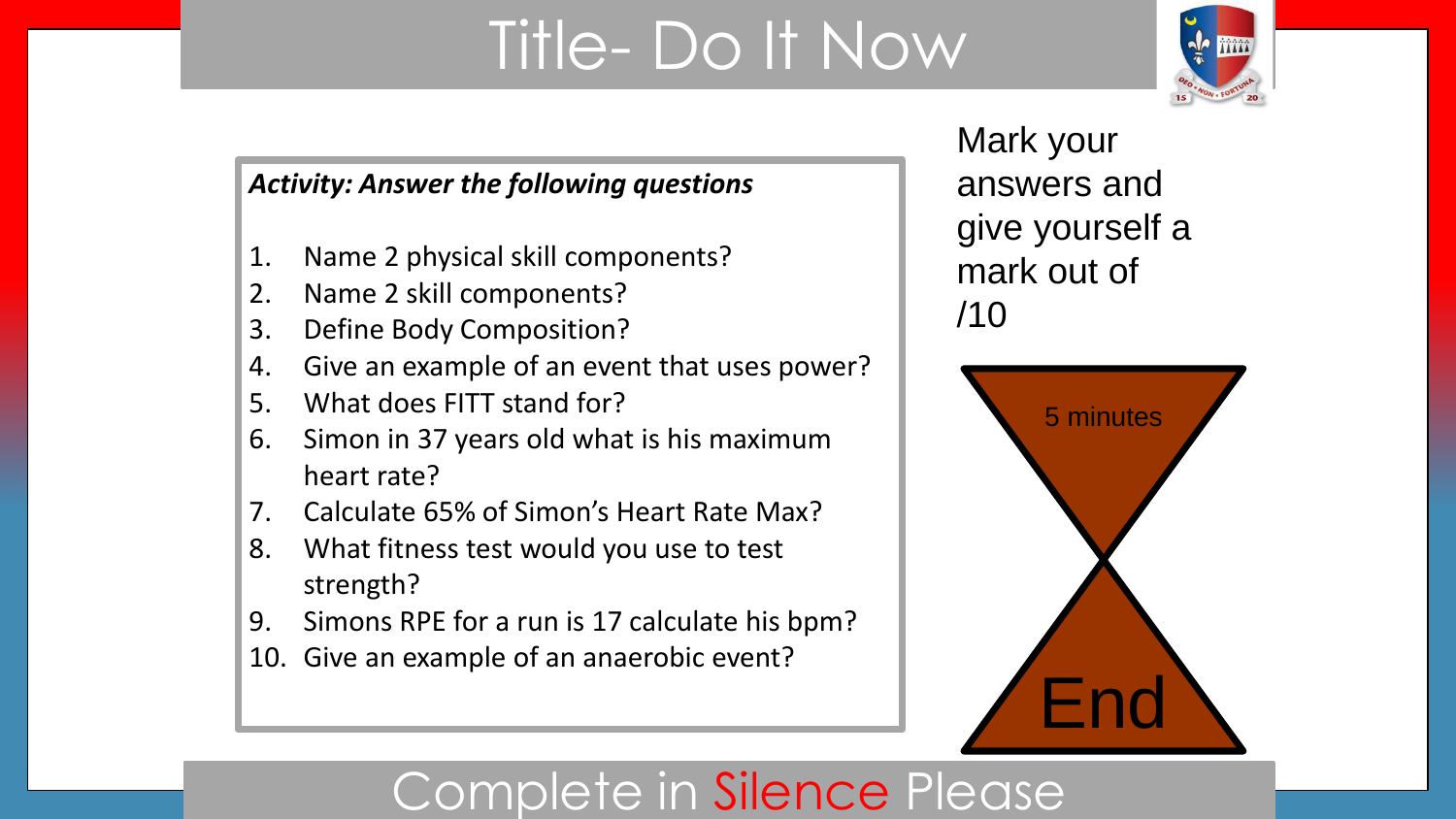### Fitness components Definitions..

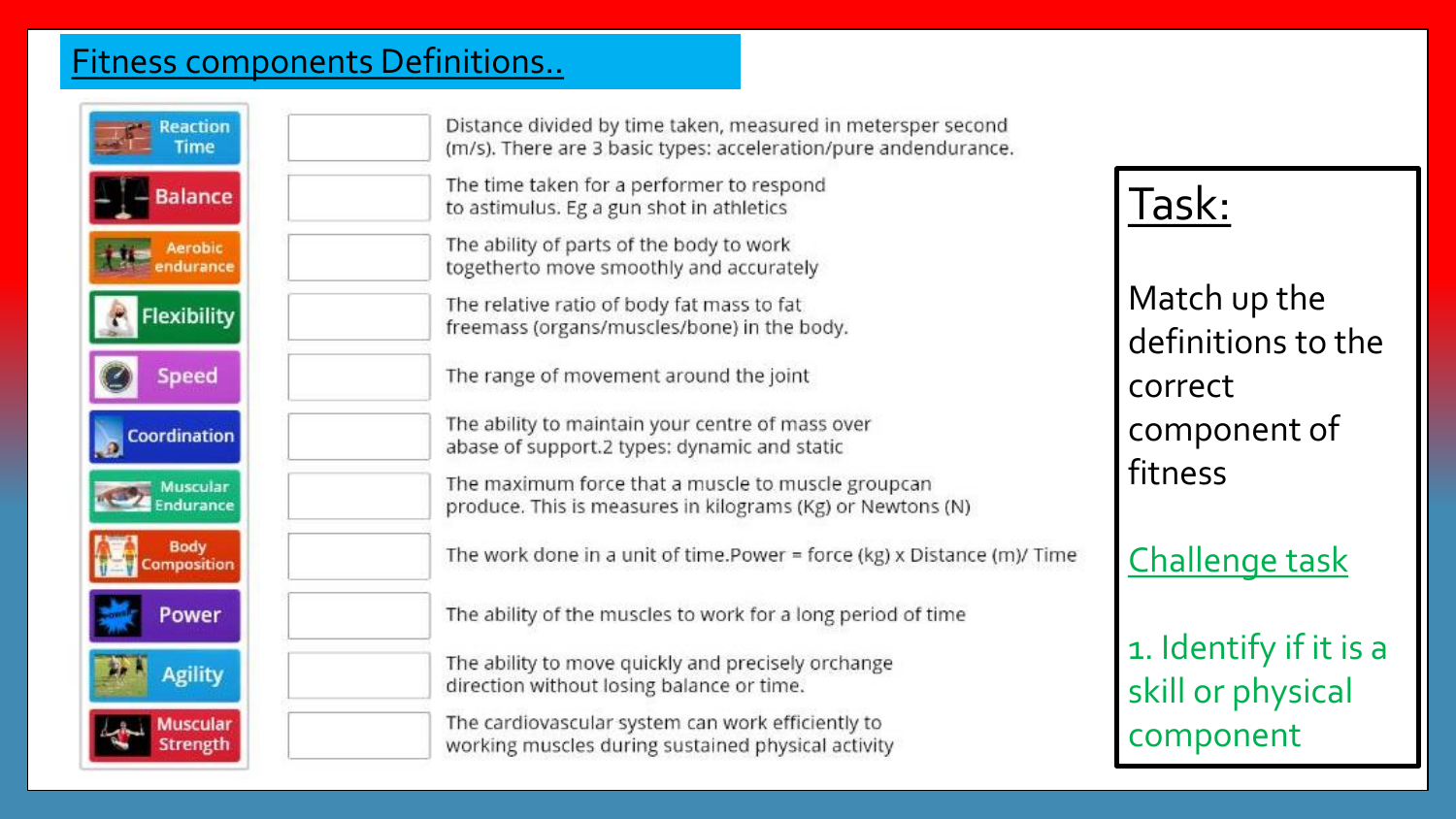### Challenge task answers…

# Physical components and the Skill components

# B-A-S-M-F-

M-





Mark yourself out of /11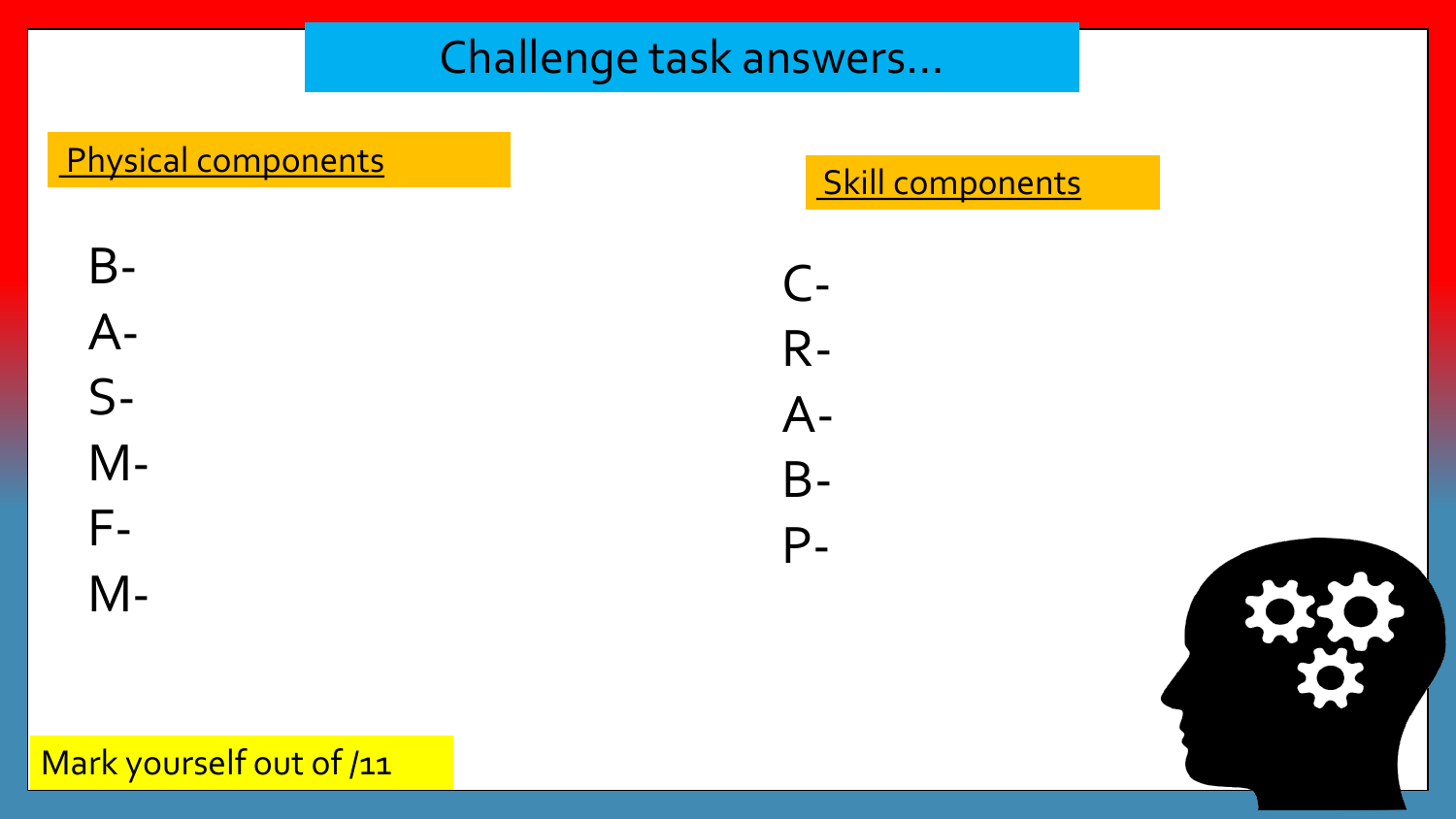

# Link component to sports examples…

You have 5 minutes to link each component to a clear sporting example, do not use any of the examples already on the presentation.

Teacher will ask students to share their ideas so make sure you have an answer for each component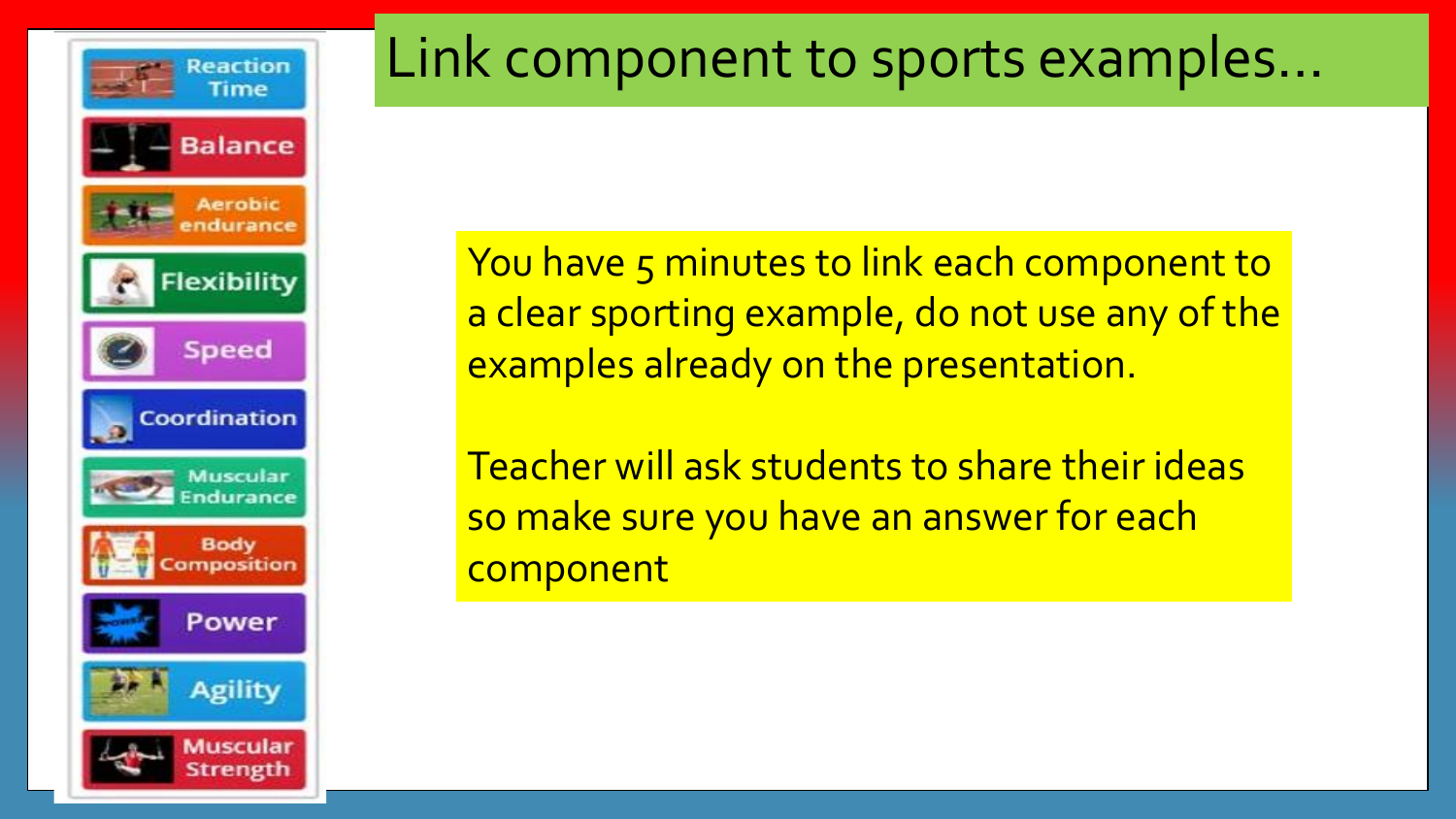#### **KNOW IT State:**

Suggest what 3 components would be most beneficial to a boxer?

### **GRASP IT – explain (Merit)**

Explain how each component would help the boxer in their sport?

**THINK IT - Understanding (Distinction)**:

Predict what would happen in the fight in the boxer didn't have these 3 components?

Complete GREEN and BLUE or **BLUE and PINK**